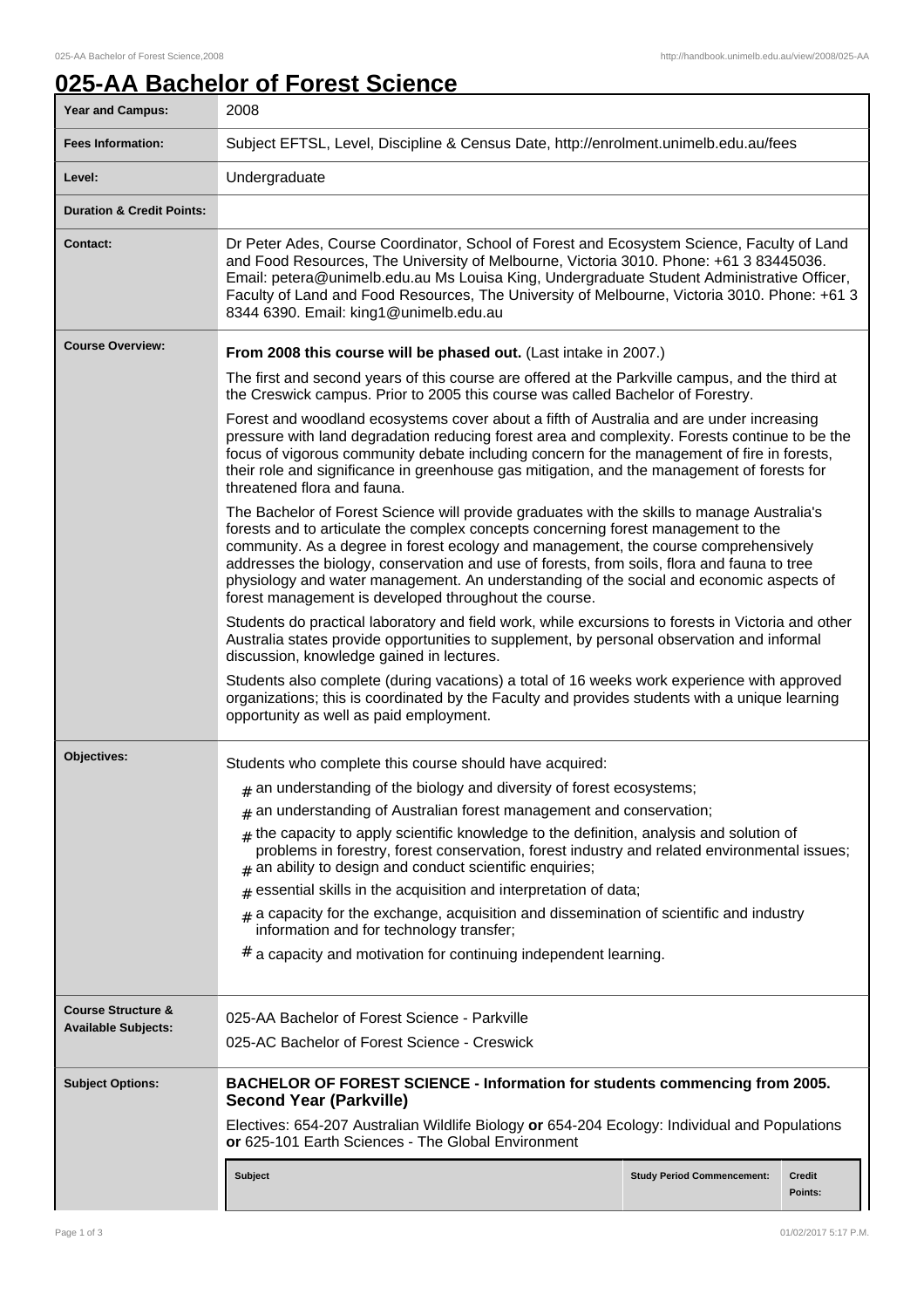| 202-201 Plant Function                          | Semester 1       | 12.50 |
|-------------------------------------------------|------------------|-------|
| 202-202 Experimental Design/Statistical Methods | Not offered 2008 | 12.50 |
| 220-213 Trees and Forests                       | Semester 1       | 12.50 |
| 654-207 Australian Wildlife Biology             | Semester 1       | 12.50 |
| 654-204 Ecology: Individuals and Populations    | Not offered 2008 | 12.50 |
| 625-101 The Global Environment                  | Semester 1       | 12.50 |
| 202-203 Soil and Water Resources                | Semester 2       | 12.50 |
| 207-201 Resource Management Economics           | Semester 2       | 12.50 |
| 207-203 Techniques of Resource Assessment       | Semester 2       | 12.50 |
| 220-201 Native Forest Ecosystems & Biodiversity | Semester 2       | 12.50 |

## **Third Year (Creswick)**

Summer subject: 220-301 Forestry Field Camp.

Year-long subjects: 202-004 Industry Placement and 202-306 Industry Project. 202-306 Industry Project (25 points, year-long) may be replaced by 202-313 Industry Project (25 points, Semester 1 or Semester 2).

|                                            | <b>Subject</b>                                                                                                                                                                                                                                                                                                                                                                                                                                                                                                                                                                                                             | <b>Study Period Commencement:</b> | <b>Credit</b><br>Points: |
|--------------------------------------------|----------------------------------------------------------------------------------------------------------------------------------------------------------------------------------------------------------------------------------------------------------------------------------------------------------------------------------------------------------------------------------------------------------------------------------------------------------------------------------------------------------------------------------------------------------------------------------------------------------------------------|-----------------------------------|--------------------------|
|                                            | 220-301 Forestry Field Camp                                                                                                                                                                                                                                                                                                                                                                                                                                                                                                                                                                                                | Semester 1                        | 0                        |
|                                            | 220-302 Tree Growth and Ecophysiology                                                                                                                                                                                                                                                                                                                                                                                                                                                                                                                                                                                      | Semester 1                        | 12.50                    |
|                                            | 220-303 Forest Inventory                                                                                                                                                                                                                                                                                                                                                                                                                                                                                                                                                                                                   | Semester 1                        | 12.50                    |
|                                            | 220-307 Fire Ecology and Management                                                                                                                                                                                                                                                                                                                                                                                                                                                                                                                                                                                        | Semester 1                        | 12.50                    |
|                                            | 220-311 Forest Values, Landscapes and Society                                                                                                                                                                                                                                                                                                                                                                                                                                                                                                                                                                              | Not offered 2008                  | 12.50                    |
|                                            | 220-331 Forest Health and Restoration                                                                                                                                                                                                                                                                                                                                                                                                                                                                                                                                                                                      | Semester 2                        | 12.50                    |
|                                            | 220-304 Silviculture                                                                                                                                                                                                                                                                                                                                                                                                                                                                                                                                                                                                       | Semester 2                        | 12.50                    |
|                                            | 202-004 Industry Placement#                                                                                                                                                                                                                                                                                                                                                                                                                                                                                                                                                                                                | Year Long                         | 0                        |
|                                            | 202-306 Industry Project                                                                                                                                                                                                                                                                                                                                                                                                                                                                                                                                                                                                   | Year Long                         | 25                       |
|                                            | 202-312 Industry Project                                                                                                                                                                                                                                                                                                                                                                                                                                                                                                                                                                                                   | Semester 1, Semester 2            | 25                       |
| <b>Entry Requirements:</b>                 | This course is being phased out. There have been no new enrolments into this course since<br>2007. The information for this course is for continuing students who are completing this course.<br>Entry into undergraduate degrees is usually via application through the Victorian Tertiary<br>Admissions Centre (VTAC). Full details regarding the VTAC application process may be found<br>on the VTAC website or by purchasing the VTAC Guide from newsagencies.                                                                                                                                                        |                                   |                          |
| <b>Core Participation</b><br>Requirements: | It is University policy to take all reasonable steps to minimise the impact of disability upon<br>academic study, and reasonable adjustments will be made to enhance a student's participation<br>in the University's programs. This course requires all students to enroll in subjects where<br>they must actively and safely contribute to field excursions and laboratory activities. Students<br>who feel their disability will impact on meeting this requirement are encouraged to discuss<br>this matter with the Subject Co-ordinator and Disability Liaison Unit (8344 7068 or DLU-<br>enquiries@unimelb.edu.au). |                                   |                          |
| <b>Further Study:</b>                      | Students may wish to continue their undergraduate studies and undertake an Honours year.<br>These honours programs can be undertaken on a full-time or part-time basis. The program                                                                                                                                                                                                                                                                                                                                                                                                                                        |                                   |                          |